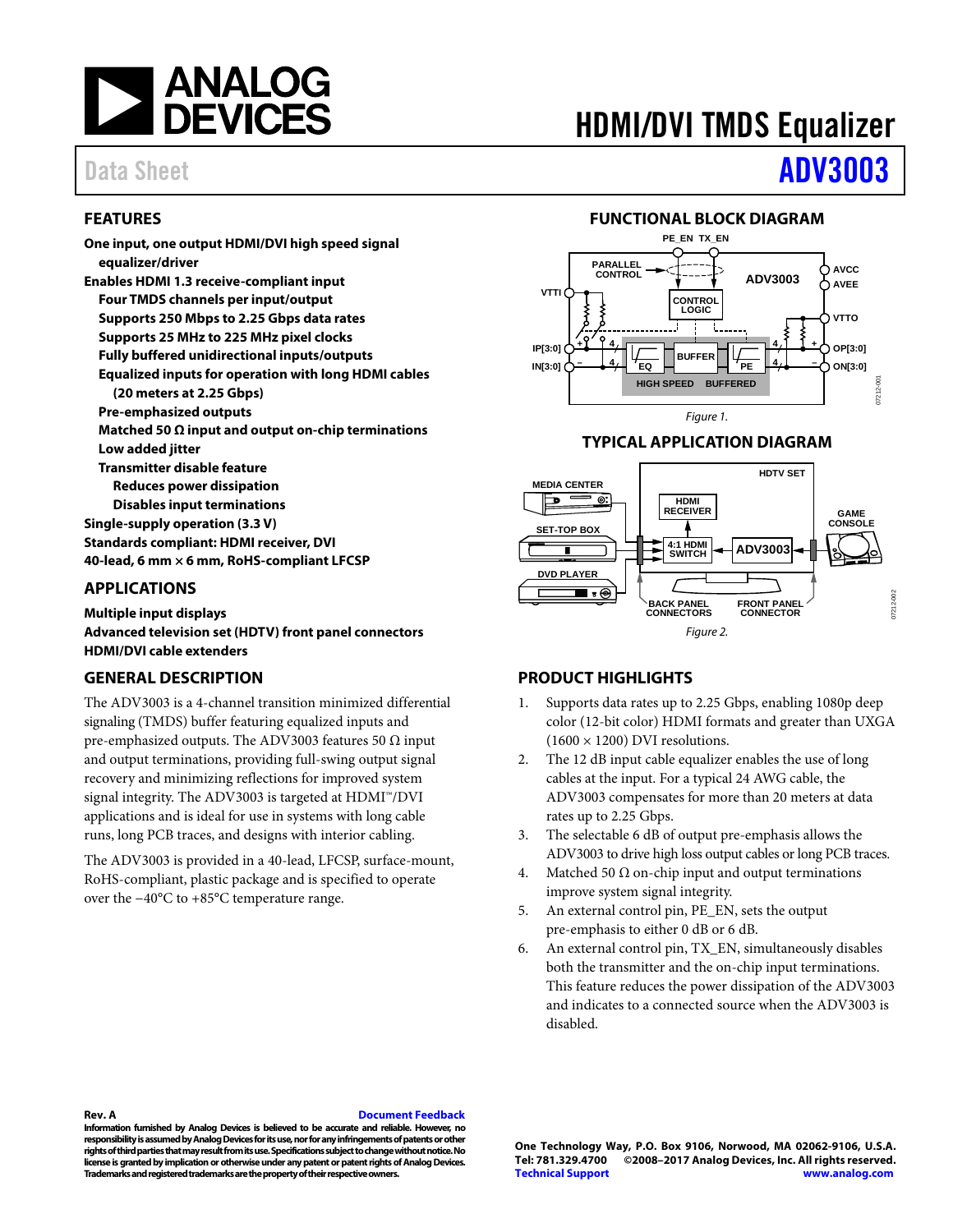## **TABLE OF CONTENTS**

### <span id="page-1-0"></span>**REVISION HISTORY**

| 6/2017-Rev. 0 to Rev. A |  |
|-------------------------|--|
|                         |  |
|                         |  |
|                         |  |

2/2008-Revision 0: Initial Version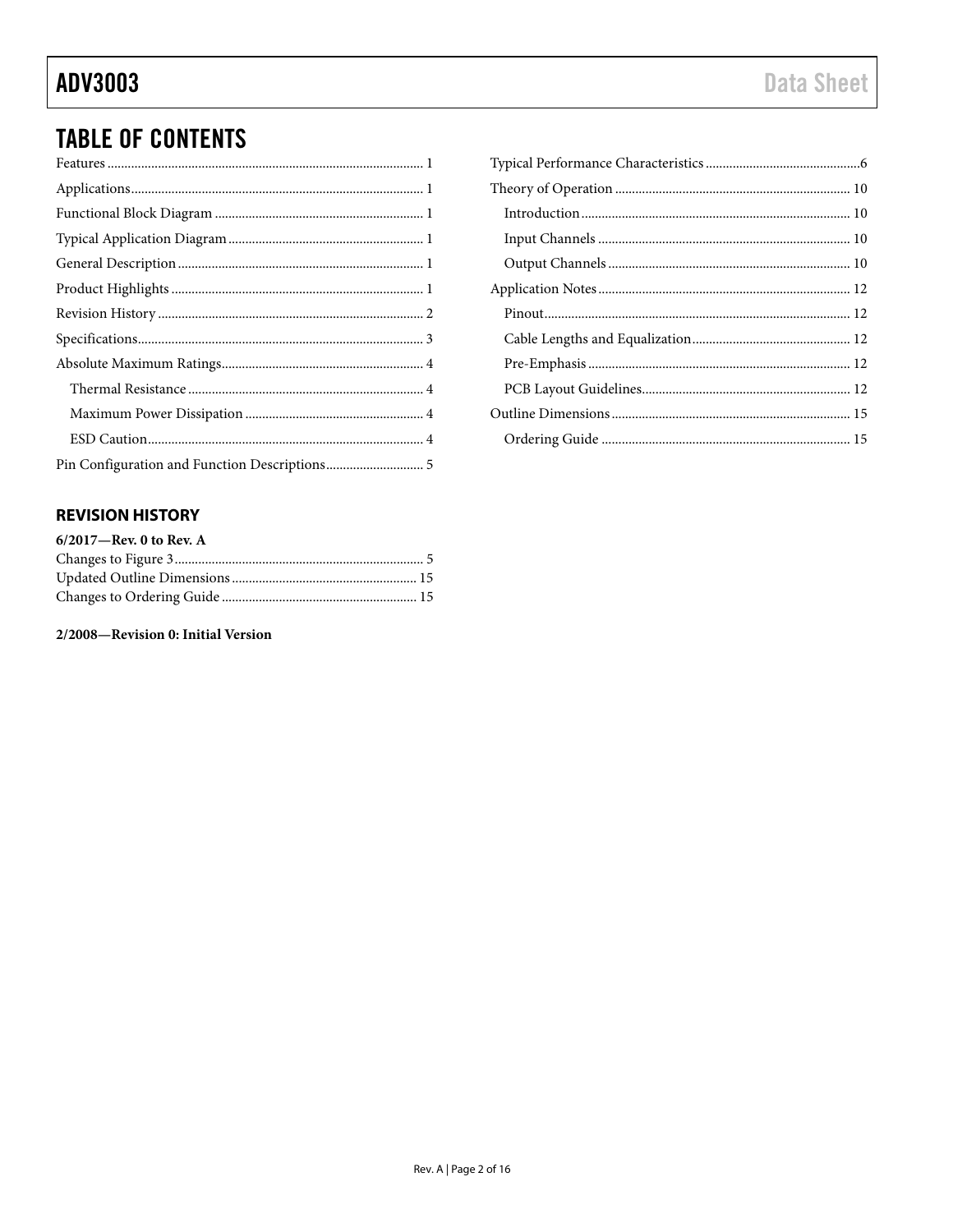## <span id="page-2-0"></span>**SPECIFICATIONS**

 $T_A = 27^{\circ}$ C, AVCC = 3.3 V, VTTI = 3.3 V, VTTO = 3.3 V, AVEE = 0 V, differential input swing = 1000 mV, pattern = PRBS 2<sup>7</sup> - 1, data rate = 2.25 Gbps, TMDS outputs terminated with external 50  $\Omega$  resistors to 3.3 V, unless otherwise noted.

<span id="page-2-1"></span>

| Table 1.                                      |                                         |                |            |              |           |
|-----------------------------------------------|-----------------------------------------|----------------|------------|--------------|-----------|
| <b>Parameter</b>                              | <b>Conditions/Comments</b>              | Min            | <b>Typ</b> | Max          | Unit      |
| <b>DYNAMIC PERFORMANCE</b>                    |                                         |                |            |              |           |
| Maximum Data Rate (DR) per Channel            | <b>NRZ</b>                              | 2.25           |            |              | Gbps      |
| Bit Error Rate (BER)                          | PRBS $2^{23} - 1$                       |                |            | $10^{-9}$    |           |
| <b>Added Deterministic Jitter</b>             | $DR \le 2.25$ Gbps, PRBS $2^7 - 1$      |                | 25         |              | $ps(p-p)$ |
| <b>Added Random Jitter</b>                    |                                         |                | 1          |              | ps (rms)  |
| Differential Intrapair Skew                   | At output                               |                | 1          |              | ps        |
| Differential Interpair Skew <sup>1</sup>      | At output                               |                | 50         |              | ps        |
| <b>EQUALIZATION PERFORMANCE</b>               |                                         |                |            |              |           |
| Receiver (Fixed Setting) <sup>2</sup>         | Boost frequency = 1.125 GHz             |                | 12         |              | dB        |
| Transmitter (Pre-Emphasis On) <sup>3</sup>    | Boost frequency = 1.125 GHz             |                | 6          |              | dB        |
| <b>INPUT CHARACTERISTICS</b>                  |                                         |                |            |              |           |
| Input Voltage Swing                           | Differential                            | 150            |            | 1200         | mV        |
| Input Common-Mode Voltage (V <sub>ICM</sub> ) |                                         | $AVCC - 800$   |            | <b>AVCC</b>  | mV        |
| <b>OUTPUT CHARACTERISTICS4</b>                |                                         |                |            |              |           |
| High Voltage Level                            | Single-ended high speed channel         | $AVCC - 200$   |            | $AVCC + 10$  | mV        |
| Low Voltage Level                             | Single-ended high speed channel         | $AVCC - 600$   |            | $AVCC - 400$ | mV        |
| Rise/Fall Time (20% to 80%)                   |                                         | 75             |            | 178          | ps        |
| <b>TERMINATION</b>                            |                                         |                |            |              |           |
| <b>Input Termination Resistance</b>           | Single-ended                            |                | 50         |              | Ω         |
| <b>Output Termination Resistance</b>          | Single-ended                            |                | 50         |              | Ω         |
| POWER SUPPLY                                  |                                         |                |            |              |           |
| <b>AVCC</b>                                   | Operating range $(3.3 V \pm 10\%)$      | 3              | 3.3        | 3.6          | V         |
| <b>OUIESCENT CURRENT</b>                      |                                         |                |            |              |           |
| <b>AVCC</b>                                   | Output disabled                         |                | 20         | 40           | mA        |
|                                               | Output enabled, pre-emphasis off        |                | 32         | 50           | mA        |
|                                               | Output enabled, pre-emphasis on         |                | 66         | 80           | mA        |
| <b>VTTI</b>                                   | Input termination on <sup>5</sup>       |                | 40         | 54           | mA        |
| <b>VTTO</b>                                   | Output termination on, pre-emphasis off |                | 40         | 50           | mA        |
|                                               | Output termination on, pre-emphasis on  |                | 80         | 100          | mA        |
|                                               | Output disabled                         |                | 0          | $\mathbf{1}$ | mA        |
| POWER DISSIPATION <sup>6</sup>                |                                         |                |            |              |           |
|                                               | Output disabled                         |                | 66         | 148          | mW        |
|                                               | Output enabled, pre-emphasis off        |                | 370        | 553          | mW        |
|                                               | Output enabled, pre-emphasis on         |                | 686        | 937          | mW        |
| PARALLEL CONTROL INTERFACE                    | TX_EN, PE_EN                            |                |            |              |           |
| Input High Voltage, VIH                       |                                         | $\overline{2}$ |            |              | V         |
| Input Low Voltage, VL                         |                                         |                |            | 0.8          | $\vee$    |

<sup>1</sup> Differential interpair skew is measured between the TMDS pairs of the HDMI/DVI link.

<sup>2</sup> ADV3003 output meets the transmitter eye diagram mask as defined in the HDMI Standard Version 1.3a and the DVI Standard Version 1.0.<br><sup>3</sup> Cable output meets the receiver eve diagram mask as defined in the HDMI Standard

<sup>3</sup> Cable output meets the receiver eye diagram mask as defined in the HDMI Standard Version 1.3a and the DVI Standard Version 1.0.

 $4$  PE = 0 dB.

 $^5$  Typical value assumes the HDMI/DVI link is active with nominal signal swings. Minimum and maximum limits are measured at the extremes of input termination

resistance and input voltage swing, respectively. 6 The total power dissipation excludes power dissipated in the 50 Ω off-chip loads.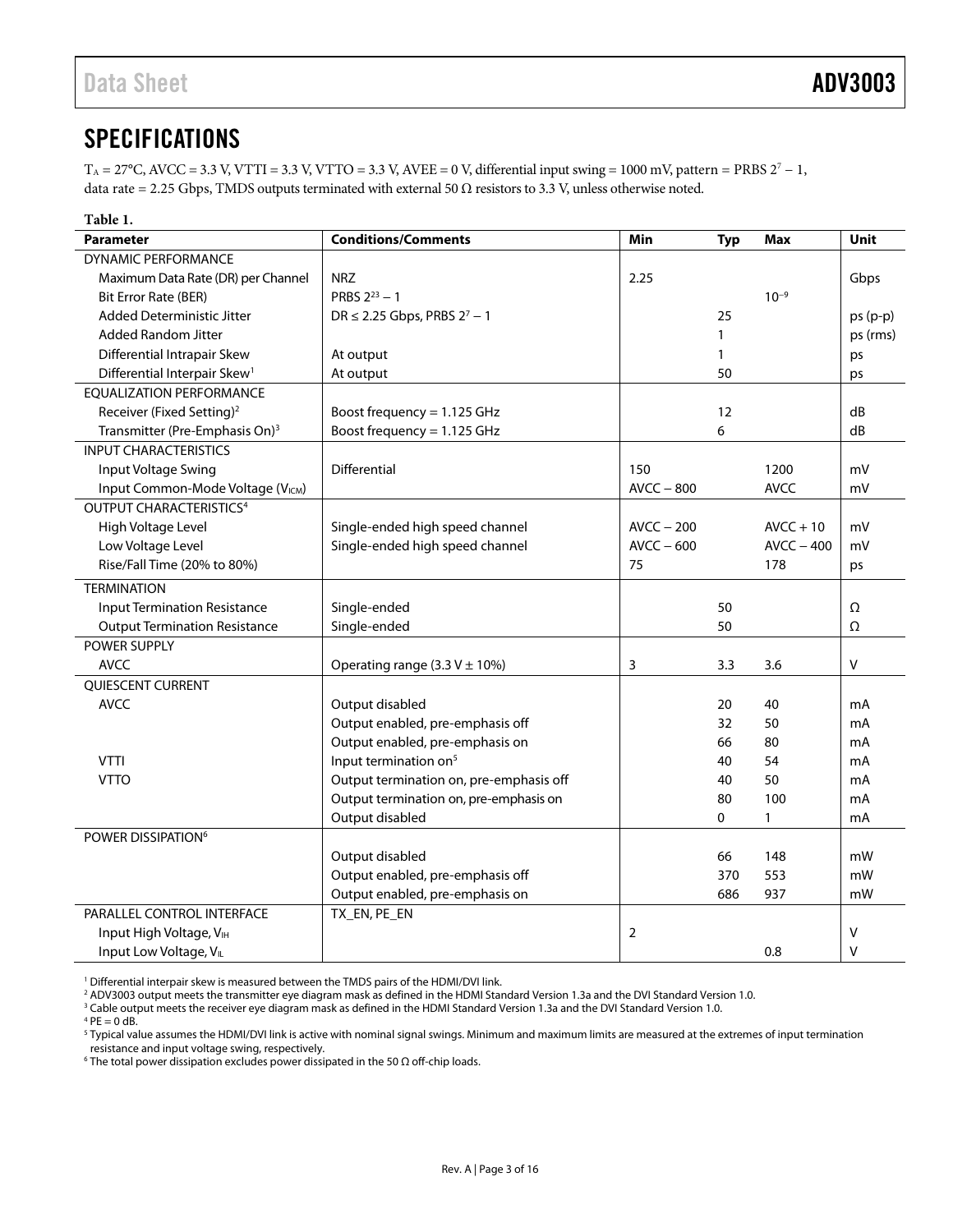## <span id="page-3-0"></span>ABSOLUTE MAXIMUM RATINGS

#### **Table 2.**

| <b>Parameter</b>                      | Rating                                   |
|---------------------------------------|------------------------------------------|
| AVCC to AVFF                          | 3.7V                                     |
| VTTI                                  | $AVCC + 0.6V$                            |
| VTTO                                  | $AVCC + 0.6V$                            |
| Internal Power Dissipation            | 2.0W                                     |
| High Speed Input Voltage              | $AVCC - 1.4 V < V_{IN}$<br>$AVCC + 0.6V$ |
| High Speed Differential Input Voltage | 2.0V                                     |
| Parallel Interface (TX EN, PE EN)     | AVEE $-0.3 V < V_{IN}$<br>$AVCC + 0.6V$  |
| Storage Temperature Range             | $-65^{\circ}$ C to $+125^{\circ}$ C      |
| <b>Operating Temperature Range</b>    | $-40^{\circ}$ C to $+85^{\circ}$ C       |
| Junction Temperature                  | $150^{\circ}$ C                          |

Stresses at or above those listed under Absolute Maximum Ratings may cause permanent damage to the product. This is a stress rating only; functional operation of the product at these or any other conditions above those indicated in the operational section of this specification is not implied. Operation beyond the maximum operating conditions for extended periods may affect product reliability.

#### <span id="page-3-1"></span>**THERMAL RESISTANCE**

 $\theta_{JA}$  is specified for the worst-case conditions, that is, a device soldered in a 4-layer JEDEC circuit board for surface-mount packages. Jc is specified for the exposed pad soldered to the circuit board with no airflow.

| Package Type  | Uја | θк  | Unit |
|---------------|-----|-----|------|
| 40-Lead LFCSP |     | 2.6 | 'W   |

### <span id="page-3-2"></span>**MAXIMUM POWER DISSIPATION**

The maximum power that can be safely dissipated by the ADV3003 is limited by the associated rise in junction temperature. The maximum safe junction temperature for plastic encapsulated devices is determined by the glass transition temperature of the plastic, approximately 150°C. Temporarily exceeding this limit may cause a shift in parametric performance due to a change in the stresses exerted on the die by the package. Exceeding a junction temperature of 175°C for an extended period can result in device failure. To ensure proper operation, it is necessary to observe the maximum power derating as determined by the thermal resistance coefficients.

#### <span id="page-3-3"></span>**ESD CAUTION**



ESD (electrostatic discharge) sensitive device. Charged devices and circuit boards can discharge without detection. Although this product features patented or proprietary protection circuitry, damage may occur on devices subjected to high energy ESD. Therefore, proper ESD precautions should be taken to avoid performance degradation or loss of functionality.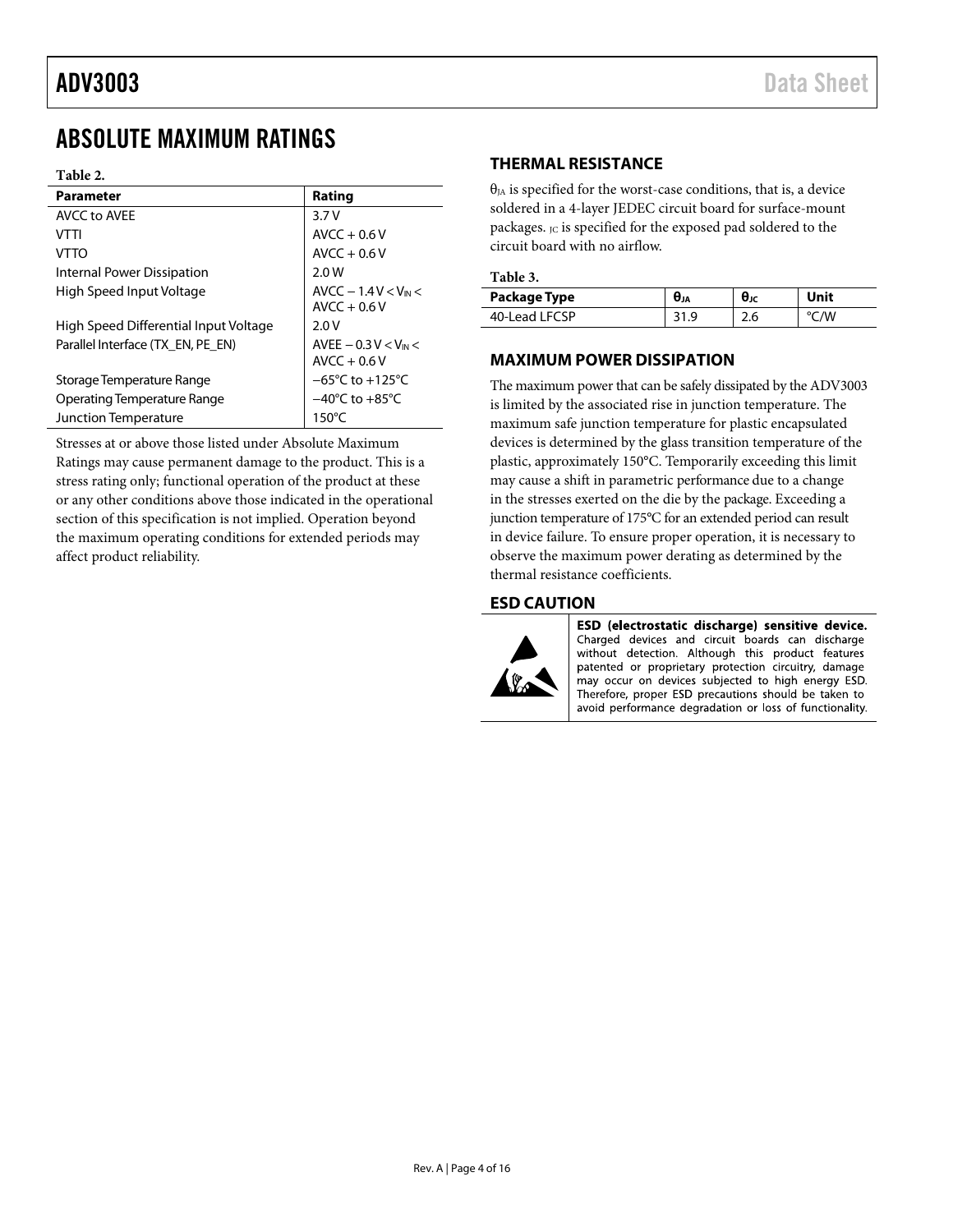## <span id="page-4-0"></span>PIN CONFIGURATION AND FUNCTION DESCRIPTIONS



NOTES<br>1. NC = NO CONNECT.<br>2. THE ADV3003 LFCSP HAS AN EXPOSED PADDLE (ePAD) ON THE UNDERSIDE<br>2. THE PACKAGE, WHICH AIDS IN HEAT DISSIPATION. THE ePAD MUST BE<br>ELECTRICALLY CONNECTED TO THE AVEE SUPPLY PLANE TO MEET<br>ELECTRIC 07212-003

07212-003

Figure 3. Pin Configuration

**Table 4. Pin Function Descriptions** 

| Pin No.                            | <b>Mnemonic</b> | Type <sup>1</sup> | <b>Description</b>                                      |
|------------------------------------|-----------------|-------------------|---------------------------------------------------------|
| $\mathbf{1}$                       | IN <sub>0</sub> | HS, I             | High Speed Input Complement.                            |
| 2                                  | IP <sub>0</sub> | HS, I             | High Speed Input.                                       |
| 3                                  | IN <sub>1</sub> | HS, I             | High Speed Input Complement.                            |
| 4                                  | IP <sub>1</sub> | HS, I             | High Speed Input.                                       |
| 5                                  | <b>VTTI</b>     | Power             | Input Termination Supply. Nominally connected to AVCC.  |
| 6                                  | IN <sub>2</sub> | HS, I             | High Speed Input Complement.                            |
| 7                                  | IP <sub>2</sub> | HS, I             | High Speed Input.                                       |
| 8                                  | IN <sub>3</sub> | HS, I             | High Speed Input Complement.                            |
| 9                                  | IP <sub>3</sub> | HS, I             | High Speed Input.                                       |
| 10, 16, 22, 23, 25, 26, 30, 32     | <b>AVCC</b>     | Power             | Positive Analog Supply. 3.3 V nominal.                  |
| 11                                 | ON <sub>0</sub> | HS, O             | High Speed Output Complement.                           |
| 12                                 | OP <sub>0</sub> | HS, O             | High Speed Output.                                      |
| 13                                 | <b>VTTO</b>     | Power             | Output Termination Supply. Nominally connected to AVCC. |
| 14                                 | ON <sub>1</sub> | HS, O             | High Speed Output Complement.                           |
| 15                                 | OP <sub>1</sub> | HS, O             | High Speed Output.                                      |
| 17                                 | ON <sub>2</sub> | HS, O             | High Speed Output Complement.                           |
| 18                                 | OP <sub>2</sub> | HS, O             | High Speed Output.                                      |
| 19                                 | ON <sub>3</sub> | HS, O             | High Speed Output Complement.                           |
| 20                                 | OP <sub>3</sub> | HS, O             | High Speed Output.                                      |
| 24, 27, 37, ePAD                   | <b>AVEE</b>     | Power             | Negative Analog Supply. 0 V nominal.                    |
| 28                                 | TX_EN           | Control           | High Speed Output Enable Parallel Interface.            |
| 29                                 | PE_EN           | Control           | High Speed Pre-Emphasis Enable Parallel Interface.      |
| 21, 31, 33, 34, 35, 36, 38, 39, 40 | <b>NC</b>       | <b>NC</b>         | No Connect.                                             |

 $<sup>1</sup>$  HS = high speed, I = input, O = output.</sup>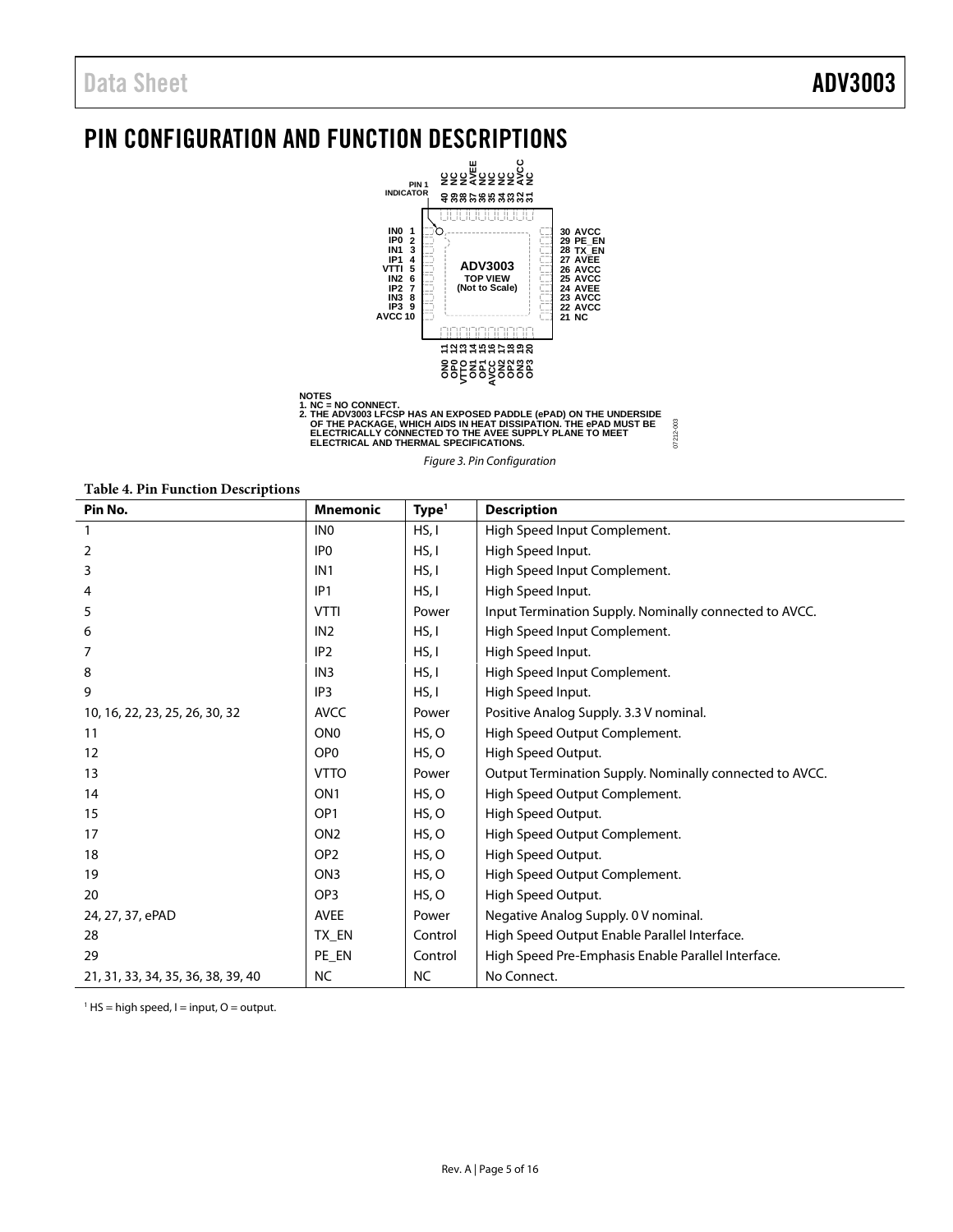## <span id="page-5-0"></span>TYPICAL PERFORMANCE CHARACTERISTICS

 $T_A = 27^{\circ}$ C, AVCC = 3.3 V, VTTI = 3.3 V, VTTO = 3.3 V, AVEE = 0 V, differential input swing = 1000 mV, pattern = PRBS  $2^7 - 1$ , data rate = 2.25 Gbps, TMDS outputs terminated with external 50  $\Omega$  resistors to 3.3 V, unless otherwise noted.





07212-005

 $1721$ 

 $rac{6}{5}$ 

<span id="page-5-1"></span>

Figure 5. Rx Eye Diagram at TP2 (Cable = 2 Meters, 24 AWG)



Figure 6. Rx Eye Diagram at TP2 (Cable = 20 Meters, 24 AWG)



Figure 7. Rx Eye Diagram at TP3, EQ = 12 dB (Cable = 2 Meters, 24 AWG)



Figure 8. Rx Eye Diagram at TP3, EQ = 12 dB (Cable = 20 Meters, 24 AWG)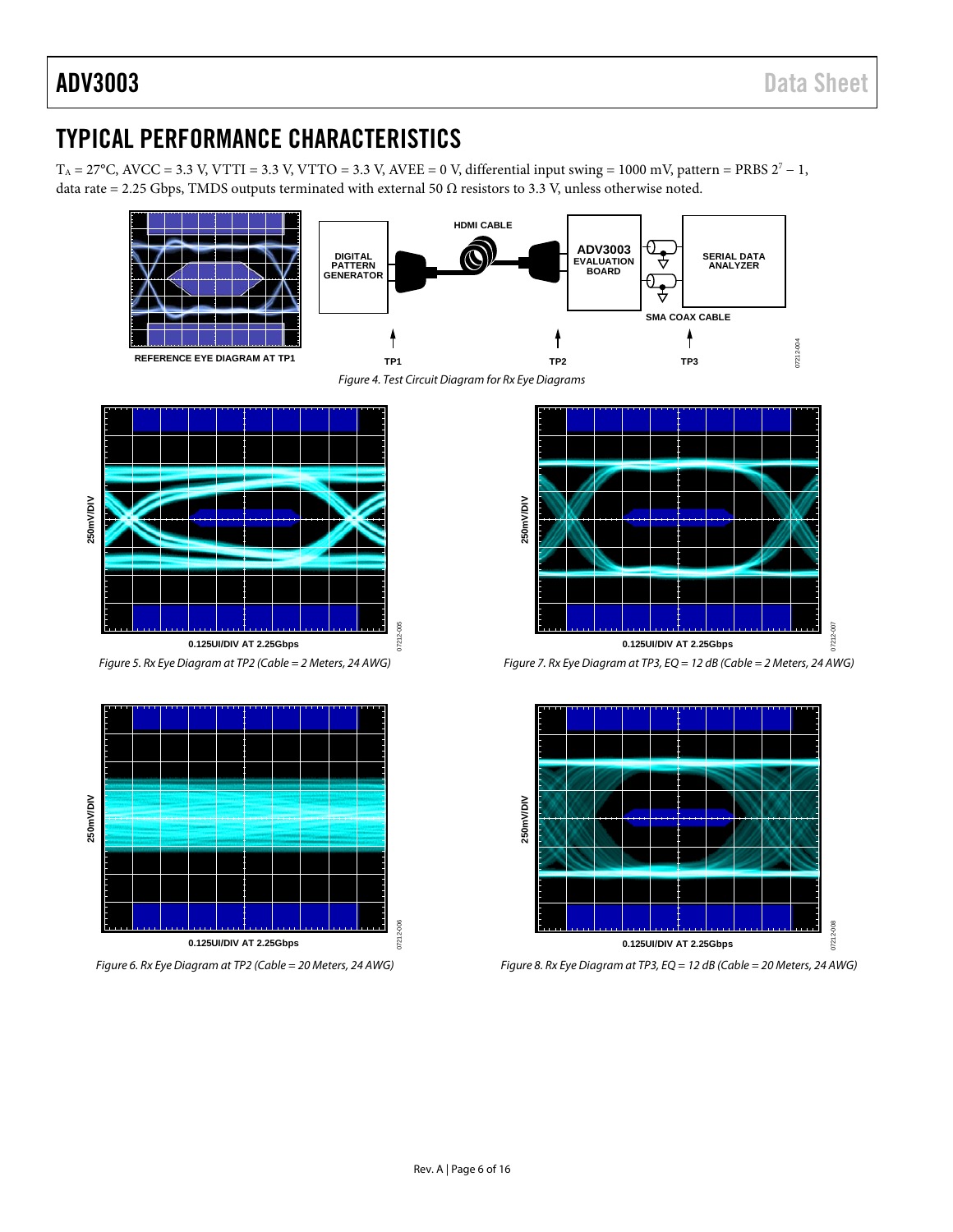$T_A = 27^{\circ}$ C, AVCC = 3.3 V, VTTI = 3.3 V, VTTO = 3.3 V, AVEE = 0 V, differential input swing = 1000 mV, pattern = PRBS  $2^7 - 1$ , data rate = 2.25 Gbps, TMDS outputs terminated with external 50  $\Omega$  resistors to 3.3 V, unless otherwise noted.





07212-010

<span id="page-6-0"></span>

Figure 10. Tx Eye Diagram at TP2, PE = 0 dB







Figure 12. Tx Eye Diagram at TP3, PE = 0 dB (Cable = 6 Meters, 24 AWG)



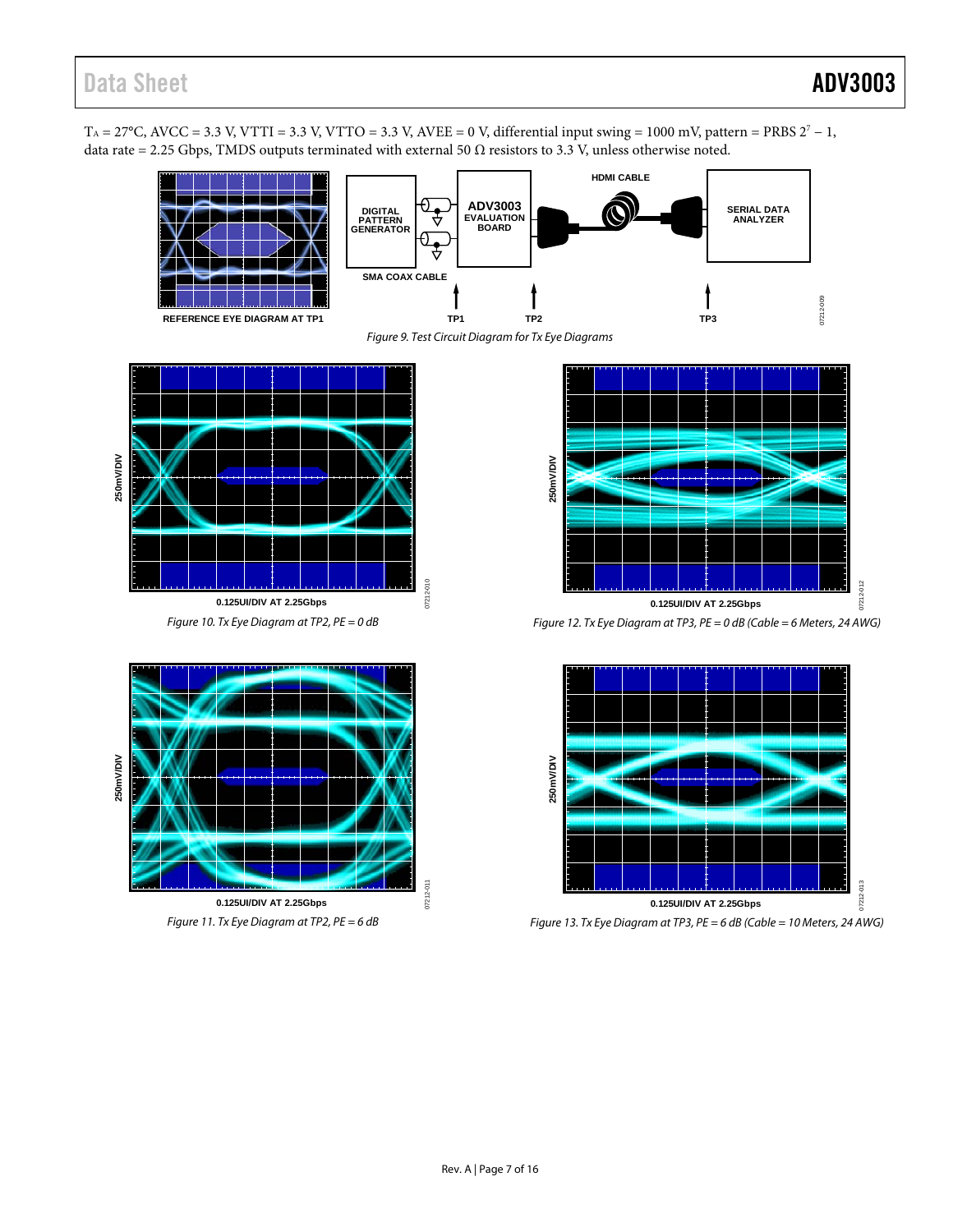

 $T_A = 27^{\circ}$ C, AVCC = 3.3 V, VTTI = 3.3 V, VTTO = 3.3 V, AVEE = 0 V, differential input swing = 1000 mV, pattern = PRBS  $2^{\circ}$  - 1,

data rate = 2.25 Gbps, TMDS outputs terminated with external 50  $\Omega$  resistors to 3.3 V, unless otherwise noted.

*Figure 14.Jitter vs. Input Cable Length (Se[e Figure 4](#page-5-1) for Test Setup)*





*Figure 17. Jitter vs. Output Cable Length (Se[e Figure 9](#page-6-0) for Test Setup)*

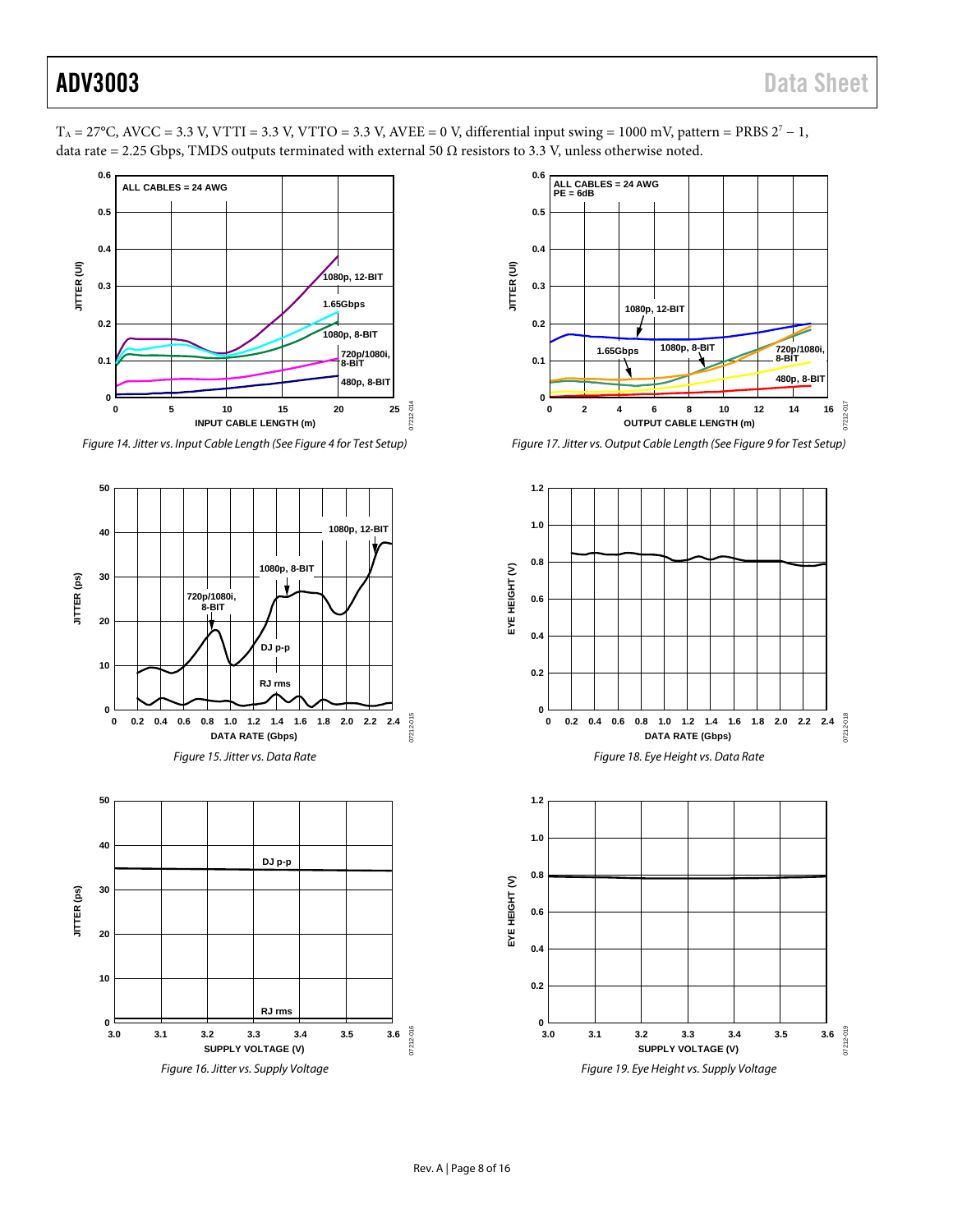

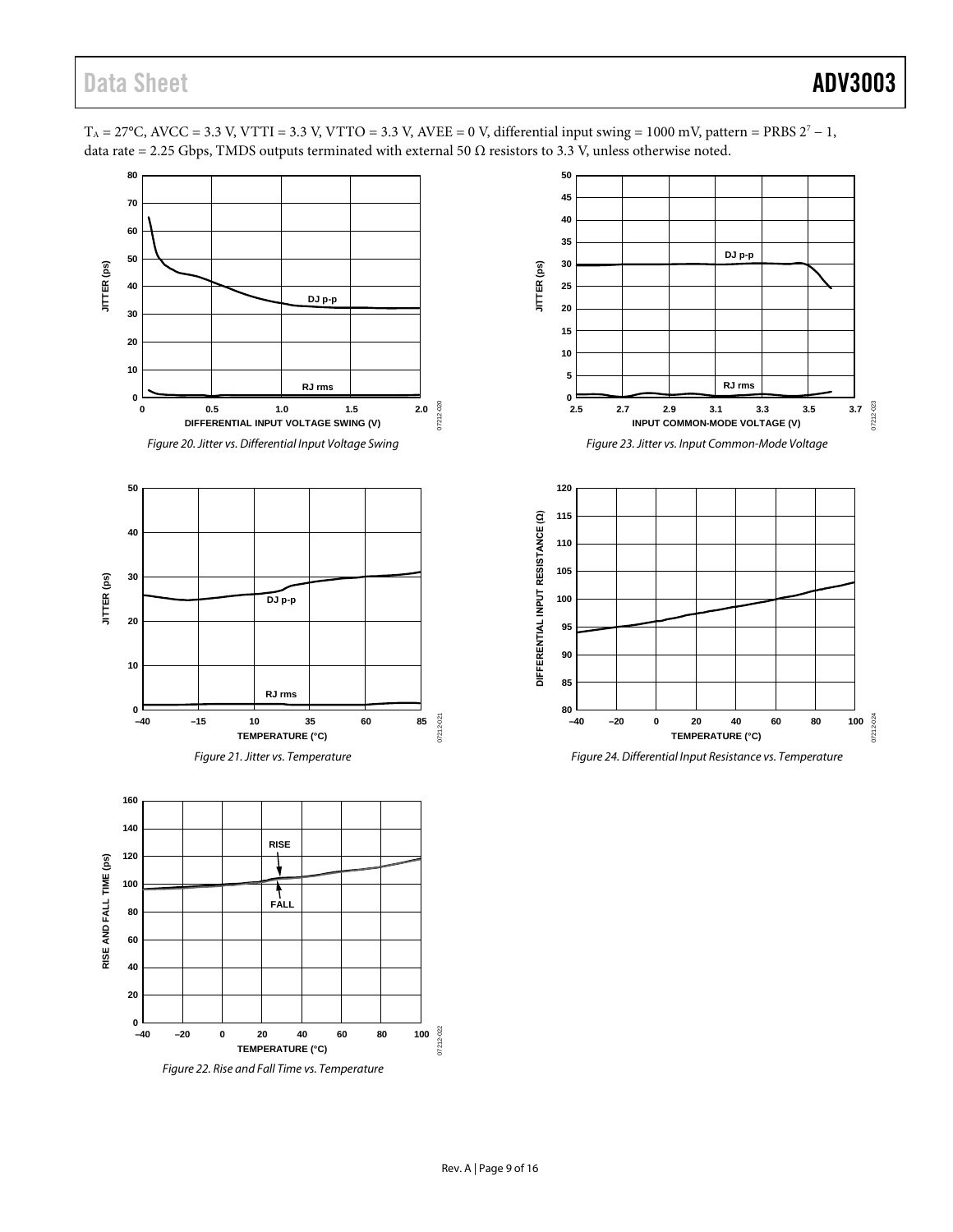## <span id="page-9-0"></span>THEORY OF OPERATION **INTRODUCTION**

<span id="page-9-1"></span>The primary function of the ADV3003 is to buffer the four high speed channels of a single HDMI or DVI link. The HDMI/DVI link consists of four differential, high speed channels and four auxiliary single-ended, low speed control signals. The high speed channels include a data-word clock and three transition minimized differential signaling (TMDS) data channels running at 10× the data-word clock frequency for data rates up to 2.25 Gbps.

All four high speed TMDS channels on the ADV3003 are identical; that is, the pixel clock can be run on any of the four TMDS channels. Receive channel compensation (12 dB of fixed equalization) is provided for the high speed channels to support long input cables. The ADV3003 also includes selectable pre-emphasis for driving high loss output cables or long PCB traces.

In the intended application, the ADV3003 is placed between a source and a sink, with long cable runs at both the input and the output.

### <span id="page-9-2"></span>**INPUT CHANNELS**

Each high speed input differential pair terminates to the 3.3 V VTTI power supply through a pair of single-ended 50  $\Omega$  on-chip resistors, as shown in [Figure 25.](#page-9-4) When the transmitter of the ADV3003 is disabled by setting the TX\_EN control pin as shown in [Table 5,](#page-10-0) the input termination resistors are also disabled to provide a high impedance node at the inputs. Disabling the input terminations when the transmitter is disabled indicates to any connected HDMI sources that the link through the ADV3003 is inactive.



<span id="page-9-4"></span>*Figure 25. High Speed Input Simplified Schematic*

<span id="page-9-3"></span>The input equalizer provides 12 dB of high frequency boost. No specific cable length is suggested for this equalization level because cable performance varies widely among manufacturers; however, in general, the ADV3003 does not degrade input signals, even for short input cables. The ADV3003 can equalize more than 20 meters of a 24 AWG cable at 2.25 Gbps, for reference cables that exhibit an insertion loss of −15 dB at the fundamental frequency of this data rate.

### **OUTPUT CHANNELS**

Each high speed output differential pair of the ADV3003 terminates to the 3.3 V VTTO power supply through two single-ended 50  $\Omega$  on-chip resistors, as shown in [Figure 26.](#page-9-5)



*Figure 26. High Speed Output Simplified Schematic*

<span id="page-9-5"></span>The output termination resistors of the ADV3003 back-terminate the output TMDS transmission lines. These back-terminations, as recommended in the HDMI 1.3 specification, act to absorb reflections from impedance discontinuities on the output traces, improving the signal integrity of the output traces and adding flexibility to how the output traces can be routed. For example, interlayer vias can be used to route the ADV3003 TMDS outputs on multiple layers of the PCB without severely degrading the quality of the output signal.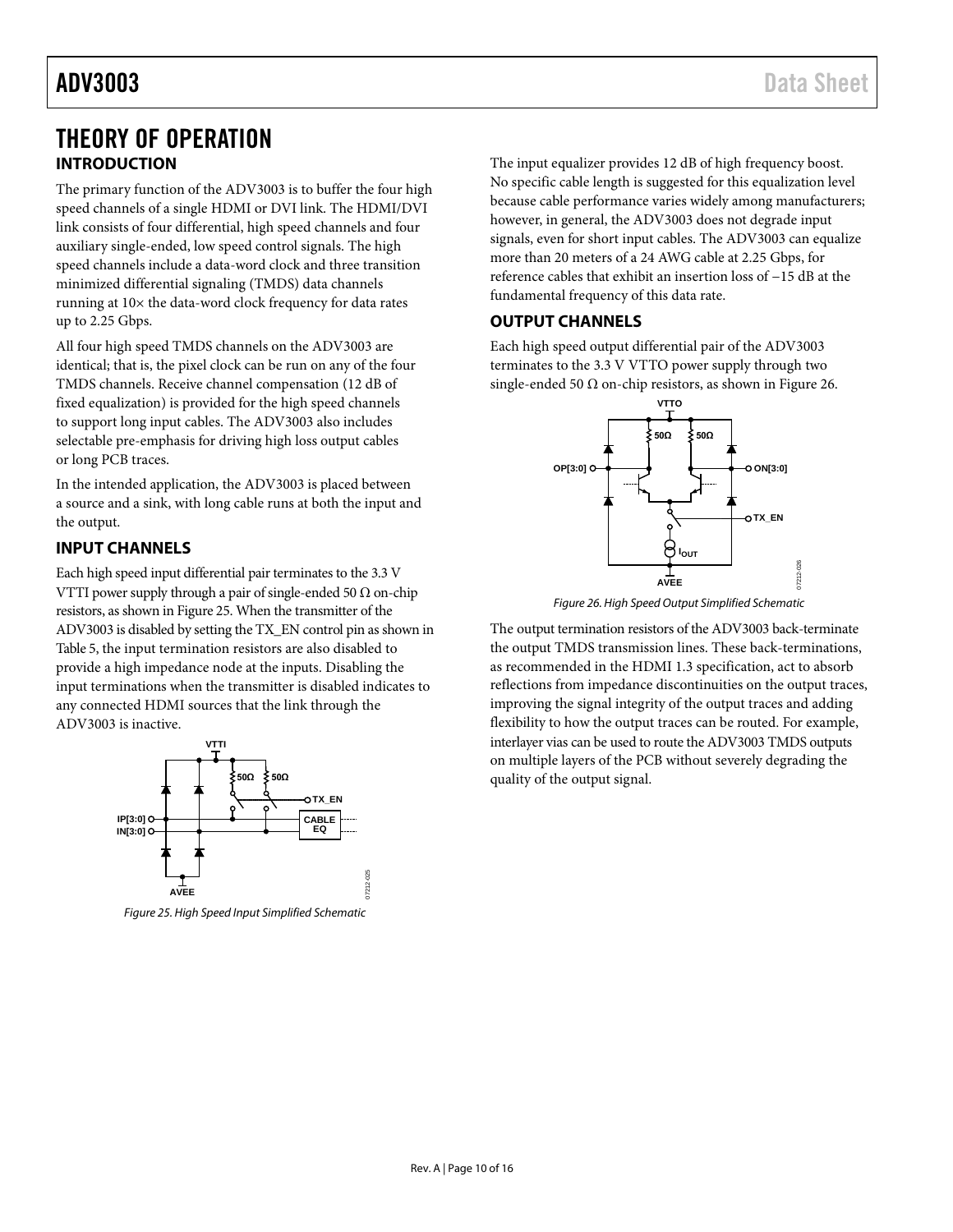The ADV3003 has an external control pin, TX\_EN. The TX\_EN pin must be connected to either a logic high (1) or low (0), in accordance with the logic values set forth in [Table](#page-2-1) 1. The use of the TX\_EN pin is described in [Table 5.](#page-10-0) When the transmitter is enabled by setting TX\_EN to 1, both the input and output terminations are enabled. Setting TX\_EN to 0 disables the transmitter, reducing power when the transmitter is not in use. When the transmitter is disabled, the input termination resistors are also disabled to present a high impedance state at the input and indicate to any connected HDMI sources that the link through the ADV3003 is inactive.

#### <span id="page-10-0"></span>**Table 5. Transmitter Enable Setting**

| <b>TX EN</b> | Input<br>Termination | <b>Transmitter</b><br><b>State</b> | Output<br><b>Termination</b> |
|--------------|----------------------|------------------------------------|------------------------------|
|              | Off                  | Off                                | On                           |
|              | ∶)n                  |                                    | On                           |

The ADV3003 also includes two levels of programmable output pre-emphasis, 0 dB and 6 dB. The output pre-emphasis level can be manually configured by setting the PE\_EN pin. The PE\_EN pin must be connected to either a logic high (1) or low (0), in accordance with the logic values set forth in [Table](#page-2-1) 1. The use of the PE\_EN pin is described in [Table 6.](#page-10-1) No specific cable length is suggested for use with either pre-emphasis setting, because cable performance varies widely among manufacturers.

#### <span id="page-10-1"></span>**Table 6. Pre-Emphasis Enable Setting**

| <b>PE EN</b> | <b>Boost</b>     |
|--------------|------------------|
|              | 0 <sub>d</sub> B |
|              | 6 dB             |

In a typical application, the output of the ADV3003 is connected to the input of an HDMI/DVI receiver, which provides a second set of matched terminations in accordance with the HDMI 1.3 specification. If neither receiver nor receiver termination is connected to the output of the ADV3003 in the end-application, each ADV3003 output pin should be tied to 3.3 V through a 50  $\Omega$  resistor.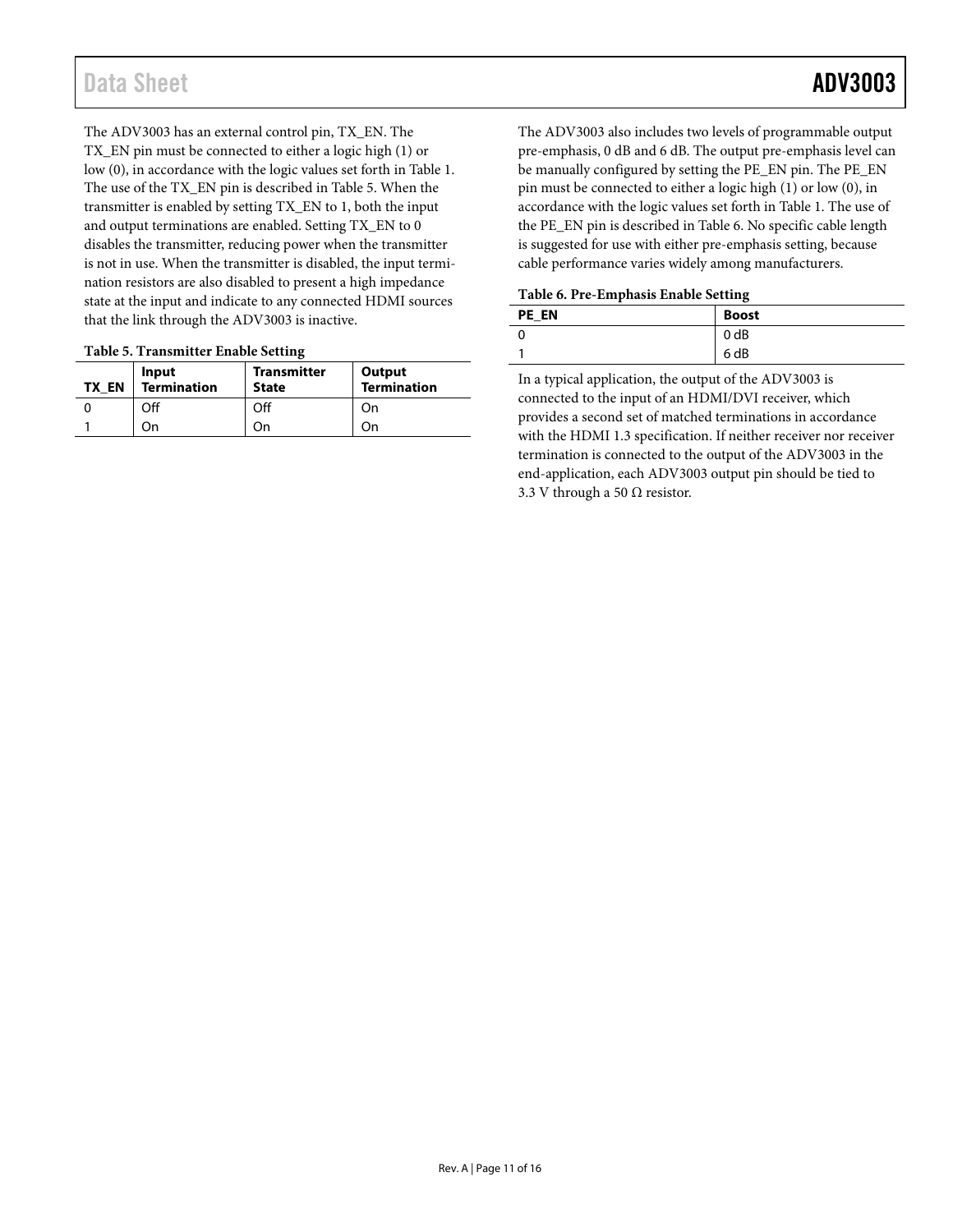## <span id="page-11-0"></span>APPLICATION NOTES

The ADV3003 is a TMDS buffer featuring equalized inputs and pre-emphasized outputs. It is intended for use as a buffer in HDMI/DVI systems with long input cable runs, and is fully HDMI 1.3 receive-compliant.

### <span id="page-11-1"></span>**PINOUT**

The ADV3003 is designed to have an HDMI/DVI receiver pinout at its input and a transmitter pinout at its output. This makes the ADV3003 ideal for use in advanced TV front-panel connectors and AVR-type applications where a designer routes both the inputs and the outputs directly to HDMI/DVI connectors—all of the high speed signals can be routed on one side of the board.

The ADV3003 provides 12 dB of input equalization, so it can compensate for the signal degradation of long input cables. In addition, the ADV3003 can also provide up to 6 dB of pre-emphasis that boosts the output TMDS signals and allows the ADV3003 to precompensate when driving long PCB traces or high loss output cables. The net effect of the input equalization and output pre-emphasis is that the ADV3003 can compensate for signal degradation of both the input and output cables; it acts to reopen a closed input data eye and transmit a full-swing HDMI signal to an end receiver.

### <span id="page-11-2"></span>**CABLE LENGTHS AND EQUALIZATION**

The 12 dB equalizer of the ADV3003 is optimized for video data rates of 2.25 Gbps and can equalize more than 20 meters of 24 AWG HDMI cable at the input at 2.25 Gbps, the data rate corresponding to the video format 1080p with 12-bit deep color.

The length of cable that can be used in a typical HDMI/DVI application depends on a large number of factors including

- Cable quality: The quality of the cable in terms of conductor wire gauge and shielding. Thicker conductors have lower signal degradation per unit length.
- Data rate: The data rate being sent over the cable. The signal degradation over HDMI cables increases with data rate.
- Edge rates: The edge rates of the source. Slower input edges result in more significant data eye closure at the end of a cable.
- Receiver sensitivity: The sensitivity of the terminating receiver.

<span id="page-11-3"></span>Because of these considerations, specific cable types and lengths are not recommended for use with this equalizer. The ADV3003 equalizer does not degrade signal integrity, even for short input cables.

#### **PRE-EMPHASIS**

The pre-emphasis of the ADV3003 acts to boost the initial voltage swing of the output signals. Pre-emphasis provides a distinct advantage in systems where the ADV3003 is driving either high loss cables or long PCB traces, because the added boost helps to ensure that the data eye at the far end of the output cables or PCB traces meets the HDMI receive mask. The use of pre-emphasis in a system is highly application specific.

### <span id="page-11-4"></span>**PCB LAYOUT GUIDELINES**

The ADV3003 is a 4-channel TMDS buffer, targeted for use in HDMI and DVI video applications. Although the HDMI/DVI link consists of four differential, high speed channels and four single-ended, low speed auxiliary control signals, the ADV3003 buffers only the high speed signals.

The high speed signals carry the audiovisual (AV) data, which is encoded by a technique called TMDS. For HDMI, the TMDS data is further encrypted in accordance with the high bandwidth digital content protection (HDCP) standard.

The TMDS signals are differential, unidirectional, and high speed (up to 2.25 Gbps). The channels that carry the video data must have a controlled impedance, be terminated at the receiver, and be capable of operating up to at least 2.25 Gbps. It is especially important to note that the PCB traces that carry the TMDS signals should be designed with a controlled differential impedance of 100 Ω. The ADV3003 provides single-ended 50  $Ω$  terminations on chip for both its inputs and outputs. Transmitter termination is not fully specified by the HDMI standard, but its inclusion in the ADV3003 improves the overall system signal integrity.

#### *TMDS Signals*

In the HDMI/DVI standard, four differential pairs carry the TMDS signals. In DVI, three of these pairs are dedicated to carrying RGB video and sync data. For HDMI, audio data is also interleaved with the video data; the DVI standard does not incorporate audio information. The fourth high speed differential pair is used for the AV data-word clock, which runs at one-tenth the speed of the video data channels.

The four high speed channels of the ADV3003 are identical. No concession was made to lower the bandwidth of the fourth channel for the pixel clock, so any channel can be used for any TMDS signal; the user chooses which signal is routed over which channel. In addition, the TMDS channels are symmetric; therefore, the p and n of a given differential pair are interchangeable, provided the inversion is consistent across all inputs and outputs of the ADV3003.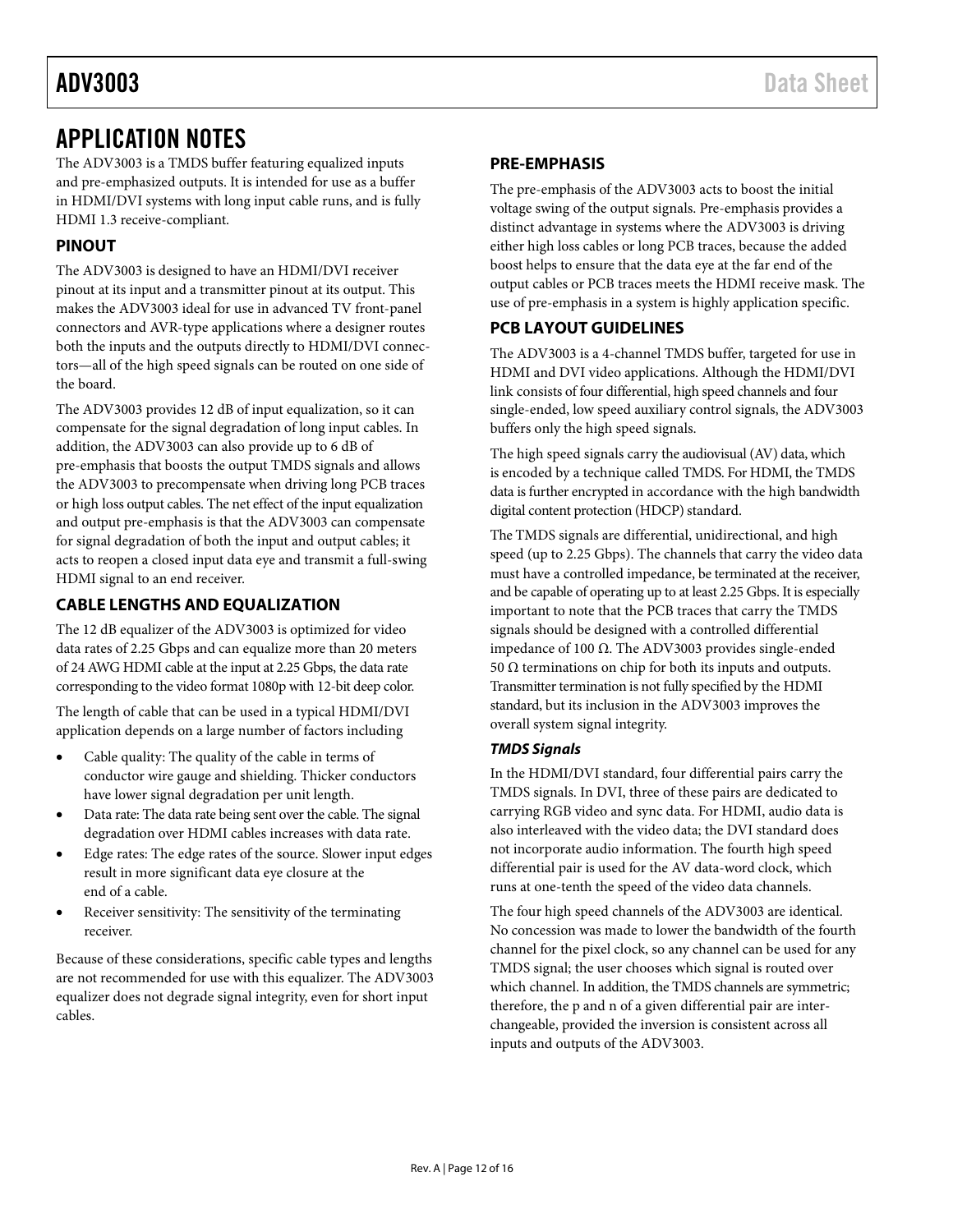## Data Sheet **ADV3003**

The ADV3003 buffers the TMDS signals; therefore, the input traces can be considered electrically independent of the output traces. In most applications, the quality of the signal on the input TMDS traces is more sensitive to the PCB layout. Regardless of the data being carried on a specific TMDS channel, or whether the TMDS line is at the input or the output of the ADV3003, all four high speed signals should be routed on a PCB in accordance with the same RF layout guidelines.

#### *Layout for the TMDS Signals*

The TMDS differential pairs can either be microstrip traces, routed on the outer layer of a board, or stripline traces, routed on an internal layer of the board. If microstrip traces are used, there should be a continuous reference plane on the PCB layer directly below the traces. If stripline traces are used, they must be sandwiched between two continuous reference planes in the PCB stack-up. Additionally, the p and n of each differential pair must have a controlled differential impedance of 100  $Ω$ . The characteristic impedance of a differential pair is a function of several variables including the trace width, the distance separating the two traces, the spacing between the traces and the reference plane, and the dielectric constant of the PC board binder material. Interlayer vias introduce impedance discontinuities that can cause reflections and jitter on the signal path; therefore, it is preferable to route the TMDS lines exclusively on one layer of the board, particularly for the input traces. In addition, to prevent unwanted signal coupling and interference, route the TMDS signals away from other signals and noise sources on the PCB.

Both traces of a given differential pair must be equal in length to minimize intrapair skew. Maintaining the physical symmetry of a differential pair is integral to ensuring its signal integrity; excessive intrapair skew can introduce jitter through duty cycle distortion (DCD). The p and n of a given differential pair should always be routed together to establish the required 100  $\Omega$ differential impedance. Enough space should be left between the differential pairs of a given group so that the n of one pair does not couple to the p of another pair. For example, one technique is to make the interpair distance 4× to 10× wider than the intrapair spacing.

Any group of four TMDS channels (input or output) should have closely matched trace lengths to minimize interpair skew. Severe interpair skew can cause the data on the four different channels of a group to arrive out of alignment with one another. A good practice is to match the trace lengths for a given group of four channels to within 0.05 inches on FR4 material.

The length of the TMDS traces should be minimized to reduce overall signal degradation. Commonly used PC board material such as FR4 is lossy at high frequencies, so long traces on the circuit board increase signal attenuation, resulting in decreased signal swing and increased jitter through intersymbol interference (ISI).

#### *Controlling the Characteristic Impedance of a TMDS Differential Pair*

The characteristic impedance of a differential pair depends on a number of variables including the trace width, the distance between the two traces, the height of the dielectric material between the trace and the reference plane below it, and the dielectric constant of the PCB binder material. To a lesser extent, the characteristic impedance also depends upon the trace thickness and the presence of solder mask.

Many combinations can produce the correct characteristic impedance. It is generally required to work with the PC board fabricator to obtain a set of parameters to produce the desired results.

One consideration is how to guarantee a differential pair with a differential impedance of 100  $\Omega$  over the entire length of the trace. One technique to accomplish this is to change the width of the traces in a differential pair based on how closely one trace is coupled to the other. When the two traces of a differential pair are close and strongly coupled, they should have a width that produces a 100  $Ω$  differential impedance. When the traces split apart, for example, to go into a connector, and are no longer so strongly coupled, the width of the traces should be increased to yield a differential impedance of 100  $\Omega$  in the new configuration.

#### *Ground Current Return*

In some applications, it may be necessary to invert the output pin order of the ADV3003. This requires routing of the TMDS traces on multiple layers of the PCB. When routing differential pairs on multiple layers, it is also necessary to reroute the corresponding reference plane to provide one continuous ground current return path for the differential signals. Standard plated through-hole vias are acceptable for both the TMDS traces and the reference plane. An example of this routing is illustrated in [Figure 27.](#page-12-0) To lower the impedance between the two ground planes, additional through-hole vias should be used to stitch the planes together, as space allows.



**KEEP REFERENCE PLANE ADJACENT TO SIGNAL ON ALL LAYERS TO PROVIDE CONTINUOUS GROUND CURRENT RETURN PATH.**

07212-027

<span id="page-12-0"></span>*Figure 27. Example Routing of Reference Plane*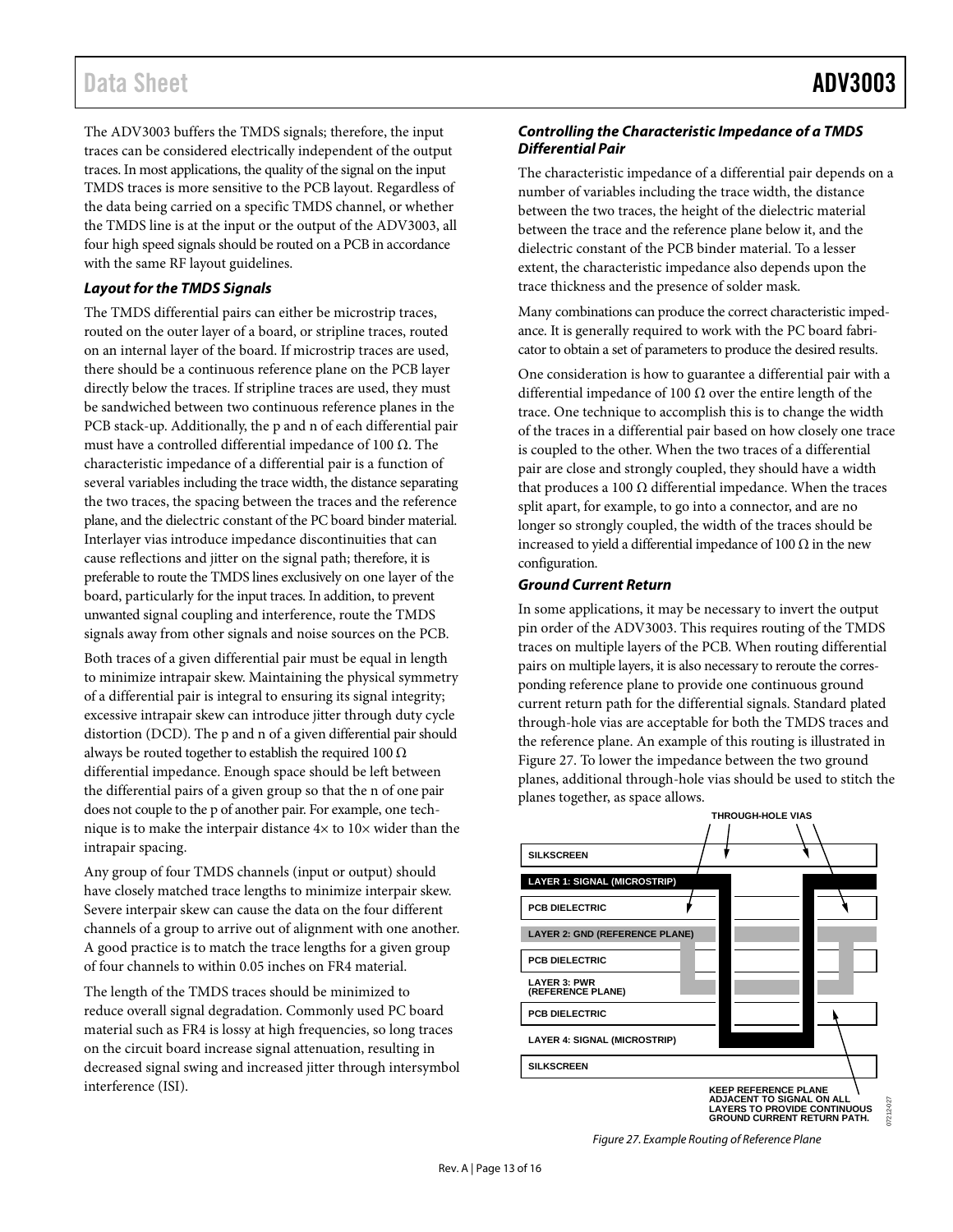#### *TMDS Terminations*

The ADV3003 provides internal 50  $\Omega$  single-ended terminations for all its high speed inputs and outputs. The output termination resistors are always enabled and act to back-terminate the output TMDS transmission lines. These back-terminations act to absorb reflections from impedance discontinuities on the output traces, improving the signal integrity of the output traces and adding flexibility to how the output traces can be routed. For example, interlayer vias can be used to route the ADV3003 TMDS outputs on multiple layers of the PCB without severely degrading the quality of the output signal.

In a typical application, the ADV3003 output is connected to an HDMI/DVI receiver or another device with a 50  $\Omega$  single-ended input termination. It is recommended that the outputs be terminated with external 50 Ω on-board resistors when the ADV3003 is not connected to another device.

#### *Auxiliary Control Signals*

There are four low-speed, single-ended control signals associated with each source or sink in an HDMI/DVI application. These control signals are hot plug detect (HPD), consumer electronics control (CEC), and two display data channel (DDC) lines. The two signals on the DDC bus are serial data and serial clock (SDA and SCL, respectively). The ADV3003, which is a TMDS-only part, does not buffer these low speed signals. If the end application requires it, use other means to buffer these signals.

#### *Power Supplies*

The ADV3003 has three separate power supplies referenced to a single ground, AVEE. The supply/ground pairs are as follows: AVCC/AVEE, VTTI/AVEE, and VTTO/AVEE.

The AVCC/AVEE supply (3.3 V) powers the core of the ADV3003. The VTTI/AVEE supply (3.3 V) powers the input termination (se[e Figure 25\)](#page-9-4). Similarly, the VTTO/AVEE supply (3.3 V) powers the output termination (se[e Figure 26\)](#page-9-5).

In a typical application, all pins labeled AVEE, including the ePAD, should be connected directly to ground. All pins labeled AVCC, VTTI, or VTTO should be connected to 3.3 V. The supplies can also be powered individually, but care must be taken to ensure that each stage of the ADV3003 is powered correctly.

#### *Power Supply Bypassing*

The ADV3003 requires minimal supply bypassing. When powering the supplies individually, place a 0.01 μF capacitor between each 3.3 V supply pin (AVCC, VTTI, and VTTO) and ground to filter out supply noise. Generally, bypass capacitors should be placed near the power pins and should connect directly to the relevant supplies (without long intervening traces). For example, to improve the parasitic inductance of the power supply decoupling capacitors, minimize the trace length between capacitor landing pads and the vias as shown in [Figure](#page-13-0) 28.



*Figure 28. Recommended Pad Outline for Bypass Capacitors* 

<span id="page-13-0"></span>In applications where the ADV3003 is powered by a single 3.3 V supply, it is recommended to use two reference supply planes and bypass the 3.3 V reference plane to the ground reference plane with one 220 pF, one 1000 pF, two 0.01  $\mu$ F, and one 4.7  $\mu$ F capacitors. The capacitors should via down directly to the supply planes and be placed within a few centimeters of the ADV3003.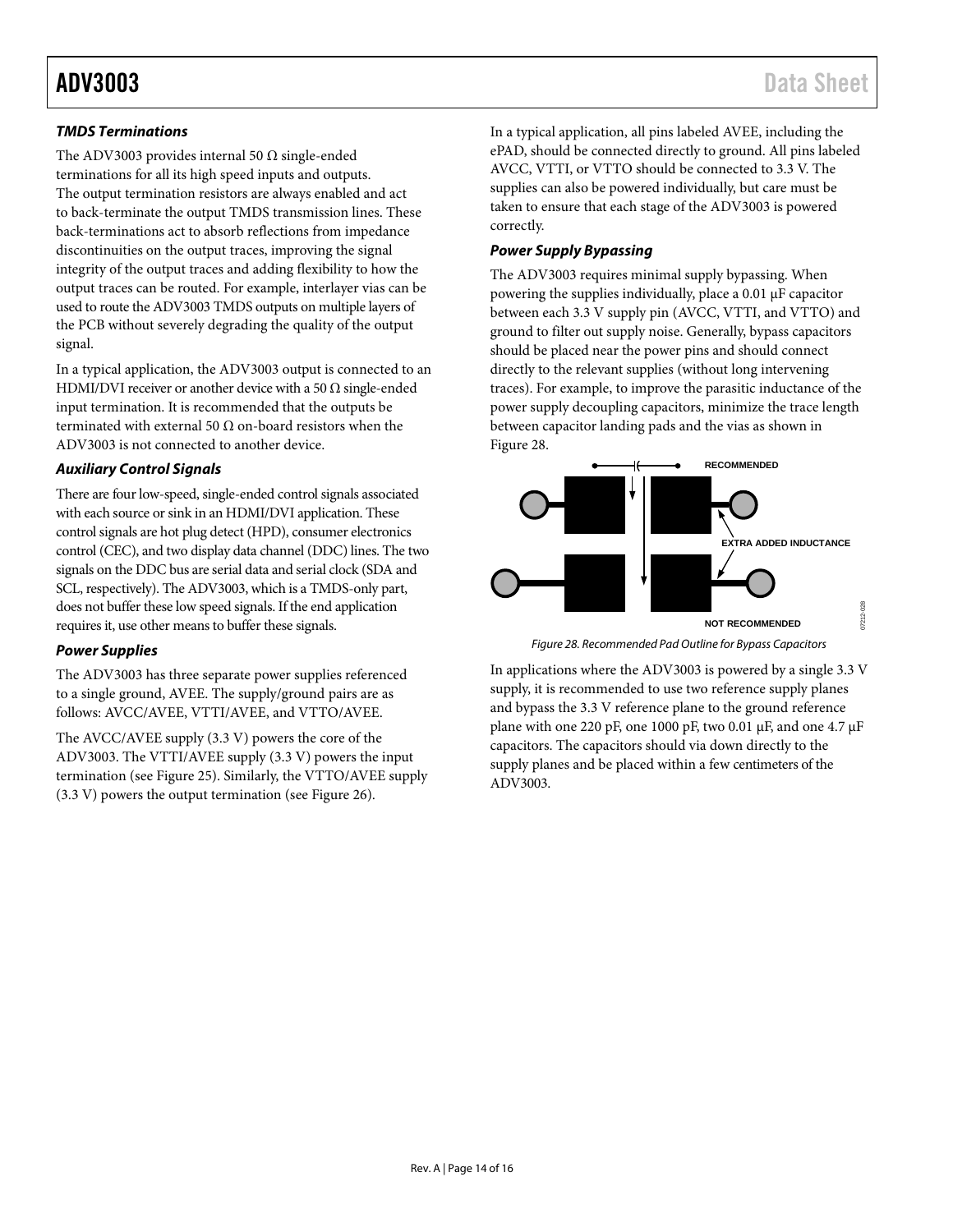## <span id="page-14-0"></span>OUTLINE DIMENSIONS



Dimensions shown in millimeters

### <span id="page-14-1"></span>**ORDERING GUIDE**

|                    | <b>Temperature</b>                 |                                                       | Package    | Ordering        |
|--------------------|------------------------------------|-------------------------------------------------------|------------|-----------------|
| $\mathbf{Model}^1$ | Range                              | <b>Package Description</b>                            | Option     | <b>Quantity</b> |
| ADV3003ACPZ        | $-40^{\circ}$ C to $+85^{\circ}$ C | 40-Lead Lead Frame Chip Scale Package [LFCSP]         | $CP-40-10$ | 490             |
| ADV3003ACPZ-R7     | $-40^{\circ}$ C to $+85^{\circ}$ C | 40-Lead Lead Frame Chip Scale Package [LFCSP], Reel 7 | $CP-40-10$ | 1500            |
| ADV3003-EVALZ      |                                    | <b>Evaluation Board</b>                               |            |                 |

1 Z = RoHS Compliant Part.